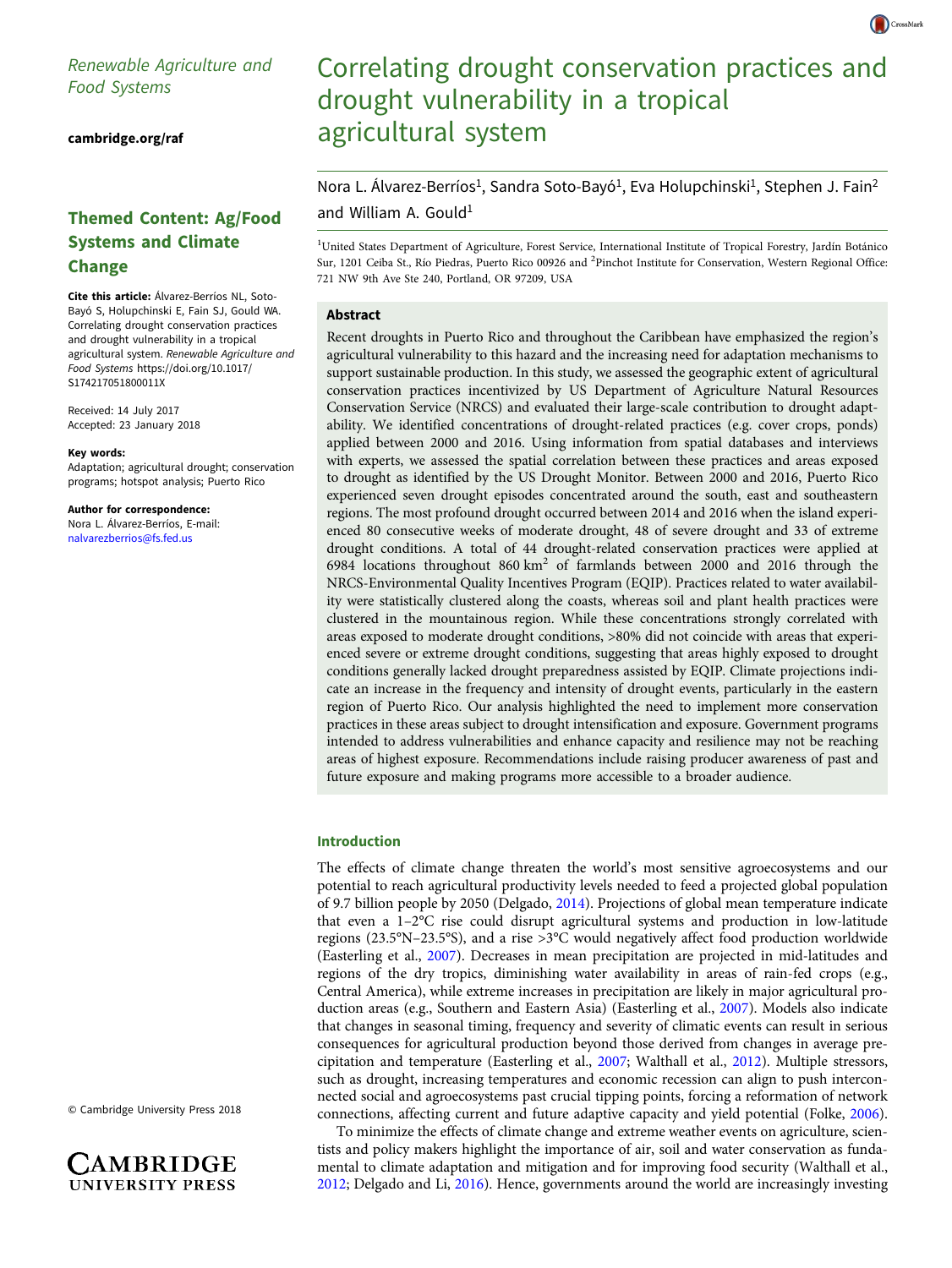in agricultural conservation initiatives to promote the improved health and resiliency of soil and water resources while still promoting agricultural productivity (Reimer and Prokopy, [2014\)](#page-12-0). While balancing agricultural production and conservation presents an opportunity for improving agricultural production amidst increasing climatic stressors, there are challenges associated with the allocation of the conservation funds and initiatives. Conservation planners often lack key data regarding where to focus efforts, which practices may be most effective in addressing a location-specific suite of resource concerns, and how to best plan for larger environmental units beyond an individual farm (e.g., watershed) (Batic, [2009](#page-11-0)). Other challenges relate to encouraging farmer participation in conservation programs which are usually voluntary in nature (Reimer et al., [2012\)](#page-12-0). Despite these challenges, conservation practices play a crucial role in contributing to the landscape-level conservation of agricultural lands and in the cumulative effect of adaptation to climate change (Delgado et al., [2011\)](#page-11-0).

Recent droughts in the US Caribbean have highlighted the region's agricultural vulnerability to this hazard and the increasing need for adaptive mechanisms to support and build the region's agricultural production. Puerto Rico and the US Virgin Islands experienced severe drought conditions between 2014 and 2016, resulting in water deficits in 86% of the island's territory and substantial losses in the agricultural sector in 2015 (DRNA, [2016\)](#page-11-0). Heat stress from high temperature and desiccation from insufficient water resulted in reduced crop yields, increased livestock mortality and a rise in spending on feed, irrigation and energy to cope with drought conditions (DRNA, [2016\)](#page-11-0). Climatic projections for Puerto Rico suggest an increase in the intensity and frequency of drought events as a consequence of increases in both mean and extreme temperatures and decreases in precipitation particularly during the wet season (Hayhoe, [2012\)](#page-11-0). Although conservation practices that address drought conditions have been applied throughout the region since 1976 through US Department of Agriculture (USDA) programs, there has not been an evaluation of the overall contribution of conservation practices in helping farmers adapt to drought conditions. An improved understanding of the programs' landscape-scale contributions in managing regional drought and their coincidence with drought-exposed areas is an important first step in the development and refinement of policies, programs and outreach efforts that motivate participation in conservation programs. Moreover, highlighting gaps between conservation practices and areas that are highly probable to be exposed to drought in the future can help identify strategic areas to apply drought mitigation efforts.

In this paper, we analyze the contribution of agricultural incentives from the USDA Natural Resources Conservation Service (NRCS) in minimizing drought vulnerability in agricultural lands in Puerto Rico as a case study to evaluate the effects of conservation practices in agriculture adaptation to climatic stressors. The overall goal of this project is to analyze the spatial correlation between drought-related conservation practices incentivized through the NRCS Environmental Quality Incentives Program (EQIP) and exposure to drought events in order to assist future conservation planning and farmer recruitment. This program is the primary conservation program for working farms and ranches in the USA and territories, introduced in Puerto Rico and the US Virgin Islands under the 1996 Farm Bill. It provides financial and technical assistance to encourage voluntary adoption of farming and ranching practices that conserve resources and enhance environmental performance. The program

also addresses many different resource concerns under five broad environmental priorities: '(1) reduction of nonpoint source pollution, (2) conservation of ground and surface water, (3) reduction of emissions that contribute to air quality impairment, (4) reduction in soil erosion and sedimentation and (5) conservation of wildlife habitat for at-risk species' (Wallander et al., [2013](#page-12-0)). Field technicians from NRCS recommend a combination of practices based on these resource concerns and the most appropriate use of EQIP funds. Since EQIP participation is voluntary in nature, the willingness of the farmer to enroll is crucial for the success of the program. Although this program does not have drought response as a primary focus, practices demonstrated to mitigate the effects of drought have a higher adoption rate in areas prone to such events (Wallander et al., [2013\)](#page-12-0).

Specifically, this paper will: (1) identify the incidence and frequency of drought in agricultural areas between 2000 and 2016, (2) identify concentrated areas of applied drought management practices, (3) compare the coincidence of drought events and concentration of conservation practices for drought adaptation, and (4) discuss past drought events and drought preparedness with respect to projected drought events for the region. Ultimately, results may inform more suitable geographical targeting of programs and help incorporate drought vulnerability into conservation program design that considers the likelihood of future drought events.

#### Study site

#### Physical setting

Puerto Rico is located in the Caribbean basin and is the smallest archipelago of the Greater Antilles, covering an area of ∼8900 km<sup>2</sup> . The islands fall within the tropical climatic zone and have a long-term annual mean temperature and precipitation of 24.55°C and 1687 mm, respectively (Daly et al., [2003](#page-11-0)). Precipitation shows two main seasonal patterns: higher rainfall in May and between August and November, with drier conditions from January to March and a mid-summer dry period in June and July. A high diversity of fertile soils, a tropical climate and complex topography allow Puerto Rico to produce a high diversity of agricultural products. Current major crops include grass for livestock, plantains, coffee, fruits, vegetables, ornamental and root crops. The island has an estimated  $2100 \text{ km}^2$  with agricultural potential ([Fig.](#page-2-0) 1) but steep slopes in the mountainous region limit the use of mechanized equipment on ∼60% of these lands (Gould et al., [2017\)](#page-11-0).

#### Agriculture and drought

Drought is one of the most complex among all natural hazards. Despite affecting more people than any other hazard, it remains a poorly understood phenomenon (Wilhite, [2000](#page-12-0)). The challenges in determining the onset and termination of a drought, the spreading of its effects over larger geographical areas, and the absence of resulting structural damage are some of the reasons why drought effects are not well understood when compared with other hazards (i.e., hurricanes, tornadoes, floods). In general, drought is defined as a reduction in precipitation over an extended period that can be aggravated by high temperatures, high winds and low relative humidity. Drought can also relate to delays in the start of the rainy season, the timing of rains in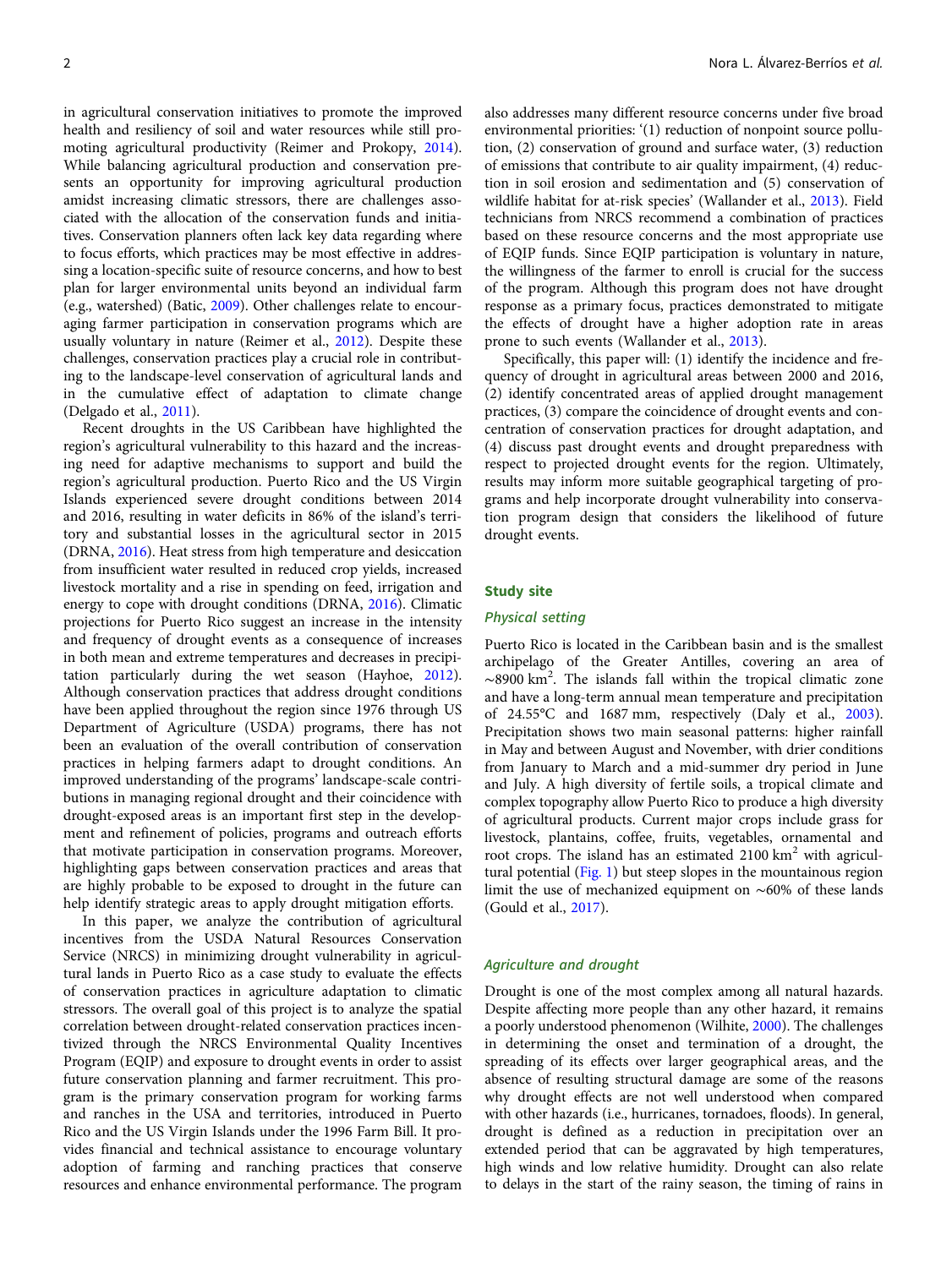<span id="page-2-0"></span>

Fig. 1. Lands designated for agricultural use across Puerto Rico. The brown land areas indicate Farm Service Agency (FSA) Common Land Units (CLU), which are considered recently productive lands. Tan areas represent lands zoned for agricultural use, including inactive lands. The polygons outlined in black are municipal boundaries. The names of the municipalities mentioned in the text of the manuscript are included.

relation to cropping stages, rainfall intensity and the number of rainfall events (Wilhite, [2000](#page-12-0)).

Agriculture is usually the first economic sector to be affected by drought. During a drought, soil moisture can decrease rapidly, affecting crop health and yield, particularly if this moisture deficiency is accompanied by high temperatures and wind. Agricultural drought is related to shortages in precipitation, differences between actual and potential evapotranspiration (ET), soil water deficits and their effects on agricultural production. The effects of agricultural drought also depend on its timing in relation to the susceptibility of crops at different developmental stages. For instance, a period of water and temperature stress may coincide with a critical stage of development for one crop while missing a weather-sensitive stage in a different crop (Wilhite et al., [2007\)](#page-12-0). Agricultural droughts are particularly detrimental for tropical agriculture considering that the majority of agricultural lands rely on rain or stored rainfall for irrigation, and generally present low yields and high on-farm water losses (Rockström et al., [2003](#page-12-0)). Additionally, many economically important tropical crops are highly sensitive to water shortage and unfavorable temperatures (e.g., coffee) and their production are vulnerable to changes in climate (Henareh et al., [2016;](#page-11-0) Fain et al., [2018](#page-11-0)). The need to understand and mitigate agricultural drought in tropical areas is highlighted by the projected reduction of water availability (Henareh et al., [2016;](#page-11-0) Van Beusekom et al., [2016\)](#page-12-0).

The agricultural sector in Puerto Rico has experienced an overall decline in production since 1950 when the island began transitioning from an agrarian to an industrial economy (Dietz, [1986;](#page-11-0) Gould et al., [2015\)](#page-11-0). Land dedicated to agricultural production declined from  $6880 \text{ km}^2$  in 1950 to 2299 km<sup>2</sup> in 2012 (Gould et al., [2015\)](#page-11-0). Today, Puerto Rico imports over 80% of its food supply from 52 different countries, of which the USA and China are the principal suppliers (Comas, [2009\)](#page-11-0). Despite decades of persistent challenges and low production levels, Puerto Rico is currently experiencing a rebirth of its agricultural sector. Estimates show

farm income increased by 25% from 2012 to 2014 while the amount of acreage under cultivation increased 50% (Coto, [2016](#page-11-0)). The country's agricultural development, however, is recurrently affected by disturbances outside the territory's control such as market fluctuations, hurricanes, floods and droughts.

Throughout the 20th century, periods of major drought have resulted in economic, social and agricultural consequences. Of the five major periods of meteorological drought in the last century (1966–1968, 1971–1974, 1976–1978, 1993–1995, and 1997– 1998), the most severe drought event on record occurred from 1966 to 1968 when average annual rainfall was 32% below normal (Larsen, [2000\)](#page-11-0). The most recent widespread event was due to a prolonged drought period from 2014 to 2016, which at its peak covered 64% of Puerto Rico and much of the US Virgin Islands (National Drought Mitigation Center, [2017\)](#page-12-0). This drought resulted in agricultural losses over US\$13 million in 2015, affecting mainly the livestock and plantain sectors (DRNA, [2016](#page-11-0)). As of 2012, only 9.12% of farmed land in Puerto Rico employed irrigation practices (United States Department of Agriculture, [2012](#page-12-0)). Although the recent losses caused by drought appear overshadowed by the agricultural devastation and economic loss induced by recent hurricanes in Puerto Rico (approximately US\$2.08 billion in losses from hurricanes Irma and Maria in 2017), drought remains a persistent issue affecting regional agricultural production, yet its effects on the agricultural economy in the region are still poorly understood.

#### Data and methods

## Spatial analysis of drought occurrence and crop exposure in Puerto Rico

#### *Mapping accumulated drought events*

We analyzed the occurrence of drought in Puerto Rico by combining weekly maps from the US Drought Monitor (USDM) available for Puerto Rico since 2000. The USDM maps are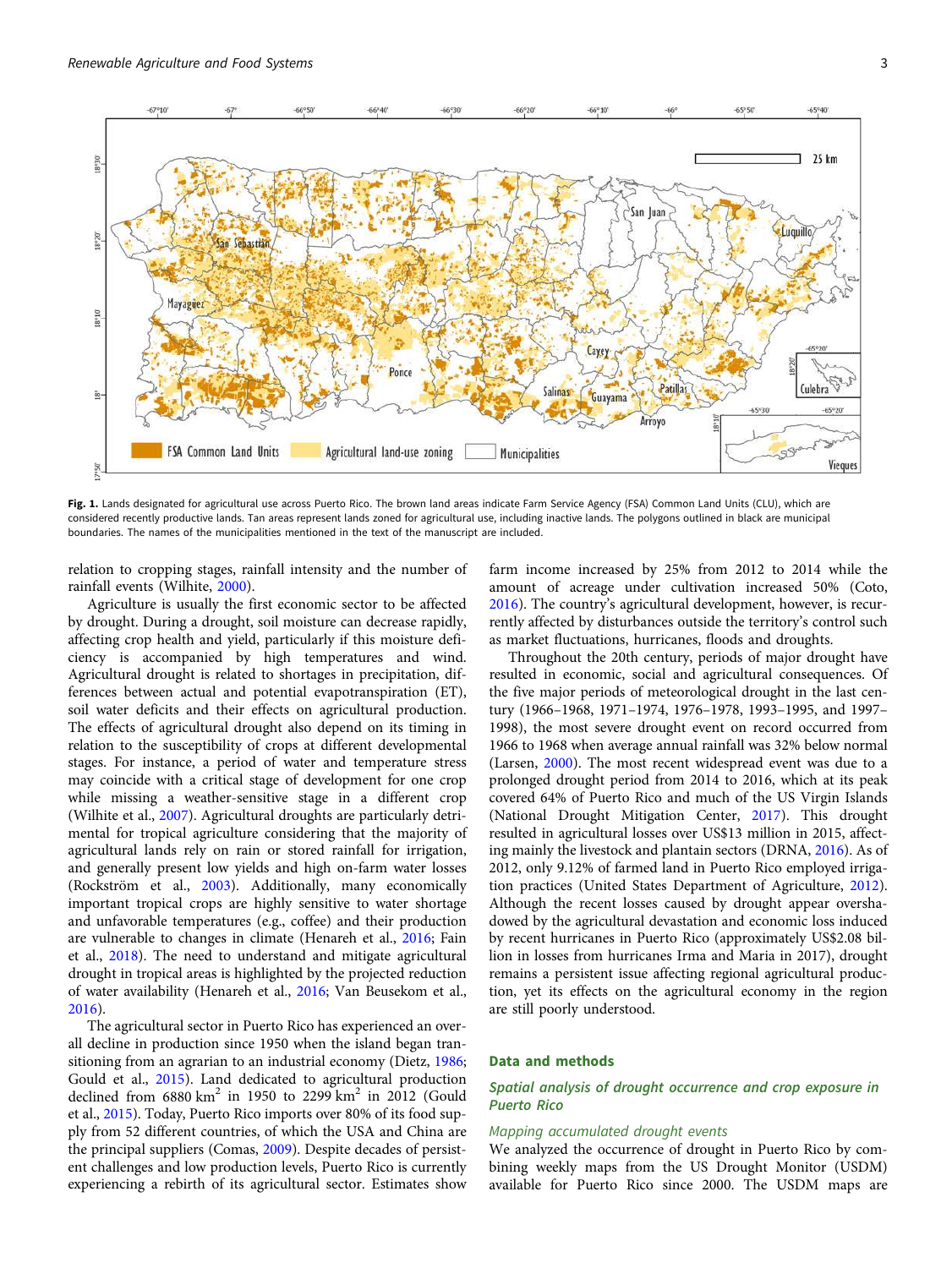developed as a joint effort of the USDA, the National Oceanic and Atmospheric Administration (NOAA) and the National Drought Mitigation Center (NDMC) at the University of Nebraska-Lincoln. The maps portray drought conditions based on the expert opinions of climatologists, key indices and ancillary indicators of drought conditions including the Palmer Drought Index, Crop Moisture Index, Climate Prediction Center Soil Moisture Model, US Geological Survey Daily Streamflow, Percent of Normal Precipitation, USDA National Agricultural Statistics Service Topsoil Moisture, and a remotely sensed Satellite Vegetation Health Index (Svoboda, [2000\)](#page-12-0) ([Table](#page-4-0) 1).

To identify areas of past drought events, we created a map exhibiting 17 years of aggregated drought zones. This period encompassed the extent of available data on Puerto Rico from the USDM. To generate the aggregated map, we used a total of 887 weekly USDM Geographic Information Systems (GIS) layers from January 4, 2000 to December 26, 2016 downloaded from the USDM website (National Drought Mitigation Center, [2017\)](#page-12-0). Each layer contains polygons portraying areas that experienced drought conditions and the attribute describing the severity of the drought, from 0 (abnormally dry) to 4 (exceptional drought) ([Table](#page-4-0) 1). The 887 layers were merged into a single layer that contained all the drought areas reported during the 17 years of analysis. Areas categorized as 'abnormally dry' were excluded from our analysis as they are not considered drought, but zones transitioning in or out of drought. To summarize the polygon data, we used a grid of homogenous hexagons  $5 \text{ km}^2$  in the area which allowed us to summarize the information without losing important variability and provided a homogeneous unit of analysis across Puerto Rico. Each hexagon was populated with the number of weeks under drought conditions and the classification of drought at the center point of the hexagon. We replicated these steps to create maps for the 2014–2016 drought, by aggregating 123 weekly USDM layers from July 8, 2014 to November 8, 2016. All GIS analyses in this study were conducted using ArcGIS Pro software (ESRI, [2017\)](#page-11-0).

#### *Crops exposed to drought conditions*

We assessed the spatial extent of areas of agricultural productivity under drought conditions during the prolonged drought event of 2014–2016, using information from the Farm Service Agency (FSA) common land units [\(Fig.](#page-2-0) 1). A common land unit (CLU) is the smallest unit of land within a farm with a contiguous boundary, a unique land cover and a single land management and ownership. These are delineated using relatively permanent land features as references (i.e., fence lines, roads, waterways). The FSA CLU dataset consists of digitized CLU boundaries and associated attribute data for all the farms in the USA and US territories that are associated with USDA farm programs. The CLU data for Puerto Rico was obtained from the FSA Aerial Photography Field Office via a data sharing agreement and was available in a GIS layer format.

To identify specific crop types that were exposed to drought conditions, we added attribute data on crop types and acreage derived from the FSA crop reports submitted annually by farmers enrolled in FSA programs. We then calculated the average number of hectares for the different crops reported by farmers in 2014, 2015 and 2016 by the classification of drought they were geographically exposed to from 2014 to 2016. Not all land under production in Puerto Rico is enrolled in these programs; therefore, the resulting crop extent values in drought-exposed regions should be considered underestimations. We recognize that drought-exposed crops do not necessarily indicate droughtaffected crops due to variability in the water sources utilized in farms and other factors. For example, farmland with an aquiferfed irrigation system will be less vulnerable to drought effects than farmland fully reliant on rainwater.

#### Analyzing drought-related conservation practices and hotspots

#### *Evaluating conservation practices related to drought*

To understand EQIP conservation practices that contribute to drought resilience and adaptation, we conducted in-depth interviews with four agricultural experts from the NRCS Caribbean Office. Consensus from the interviews indicated three main groups of conservation practices or categories of resource concerns based on their ability to alleviate various effects of drought in agricultural systems (in order of relevance in mitigating drought effects): (1) water availability: practices that manage water for irrigation, moisture for land use goals and ecological processes, and quantity and quality of water for livestock; (2) soil health: practices that contribute to soil quality (increased soil organic matter) and minimize soil erosion and (3) plant health: practices that help with plant productivity and health ([Table](#page-5-0) 2).

Once we identified the types of EQIP practices that contribute to drought resilience and adaptation, we narrowed our selection to those practices that had a substantial contribution in alleviating drought effects in Puerto Rico according to the experts interviewed. The selection of the practices was based on their valuation in the NRCS Conservation Practices Physical Effects (CPPE) tool. The CPPE is a ranking system that provides a relative value, ranging from negative 5 to positive 5 (highest value), indicating the effect that a particular conservation practice has on resource concerns (e.g., how strong is the effect of establishing windbreaks on soil erosion). Positive values indicate positive effects or improvements on the resource concern, whereas negative values indicate adverse effects on the resource and a value of zero indicates no effect. Given that the CPPE valuation generally applies to the continental USA, a conservative ranking of values >2 was suggested by the experts as an adequate ranking tailored to the Caribbean agricultural landscape. In total, there were 44 types of EQIP conservation practices that contribute to mitigate drought in one or more of the resource concerns categories: water availability, soil health, or plant health, with CPPE values >2 ([Table](#page-5-0) 2 and Appendix 1).

To assess the spatial distribution of these drought-related conservation practices we then mapped the locations of practices applied through EQIP contracts from 2000 to 2016. The original data were obtained from the NRCS Caribbean Office in table format and converted into a point feature layer using ArcGIS Pro (ESRI, [2017](#page-11-0)). The resultant GIS layer had a total of 6984 locations of practices applied between 2000 and 2016. It also included associated attributes at each location, such as the acreage of the applied practice and a common identifier with the FSA data, which facilitated the comparison among databases.

#### *Hotspot analyses*

We identified clusters of drought-related EQIP conservation practices applied between 2000 and 2016 using hotspot analysis. Hotspot analysis is a spatial clustering method used to identify regions or values that are significantly higher relative to their surroundings (Getis and Ord, [1992;](#page-11-0) Anselin, [1995\)](#page-11-0). Hotspot maps are increasingly used to organize priority settings and to facilitate strategic planning regarding climate adaptation projects (Yusuf and Francisco, [2009;](#page-12-0) de Sherbinin, [2014](#page-11-0)). Given their statistical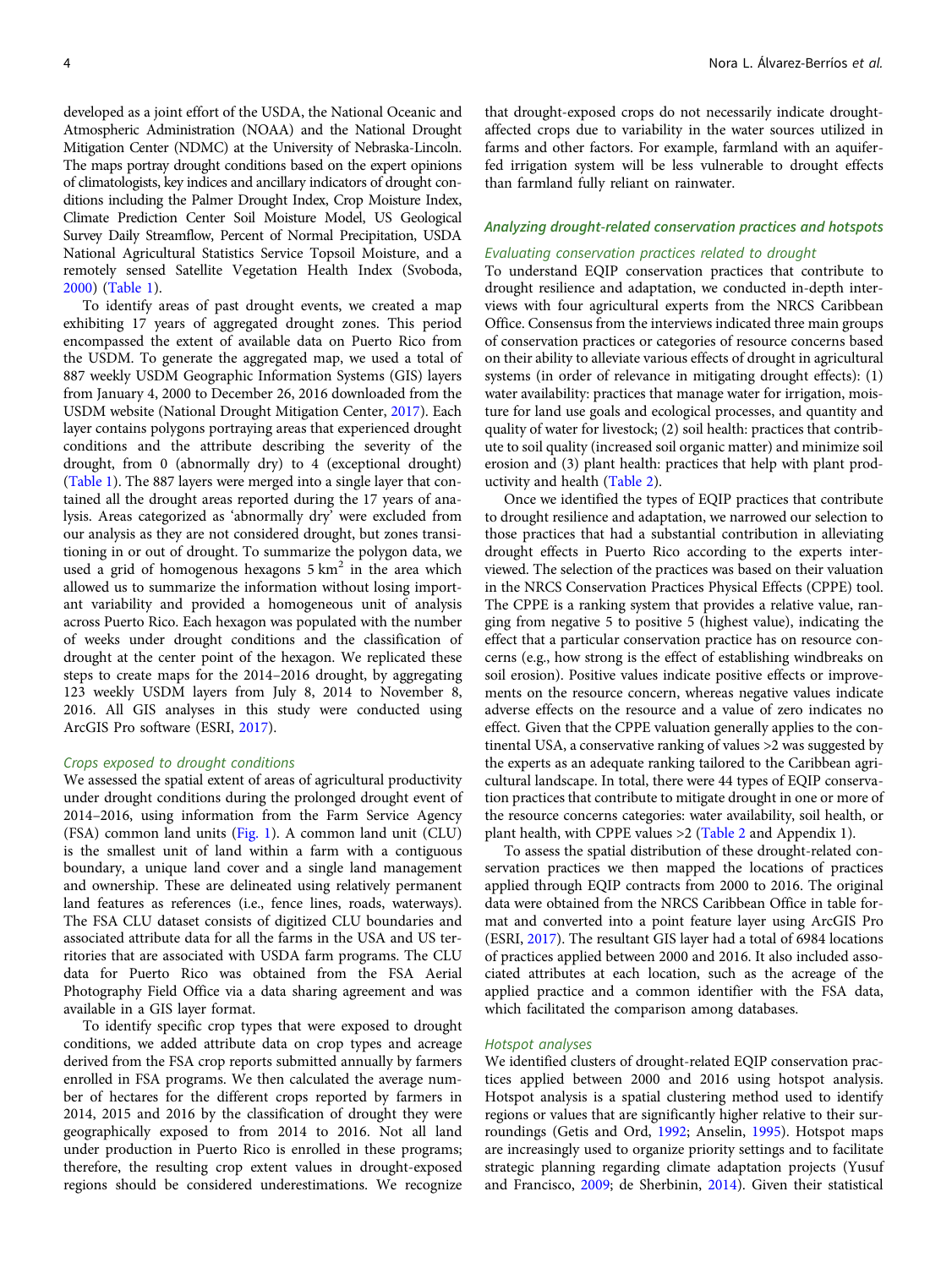#### <span id="page-4-0"></span>Table 1. US Drought Monitor classification of drought severity showing typical ranges for selected parameters

|                |                        |                                                                                                   | Ranges                                        |                                                |                                                   |                                              |                                                              |
|----------------|------------------------|---------------------------------------------------------------------------------------------------|-----------------------------------------------|------------------------------------------------|---------------------------------------------------|----------------------------------------------|--------------------------------------------------------------|
| Category       | Description            | Possible impacts                                                                                  | Palmer<br>drought<br>severity index<br>(PDSI) | CPC soil<br>moisture<br>model<br>(Percentiles) | <b>USGS Weekly</b><br>streamflow<br>(Percentiles) | Standardized<br>precipitation<br>index (SPI) | Objective<br>drought<br>indicator<br>blends<br>(Percentiles) |
| D <sub>0</sub> | Abnormally<br>dry      | Going into<br>drought:                                                                            | $-1.0$ to $-1.9$                              | $21 - 30$                                      | $21 - 30$                                         | $-0.5$ to $-0.7$                             | $21 - 30$                                                    |
|                |                        | Short-term<br>dryness slowing<br>planting, growth<br>crops or pastures                            |                                               |                                                |                                                   |                                              |                                                              |
|                |                        | Coming out of<br>drought:                                                                         |                                               |                                                |                                                   |                                              |                                                              |
|                |                        | Some lingering<br>water deficits                                                                  |                                               |                                                |                                                   |                                              |                                                              |
|                |                        | Pastures or crops<br>not fully<br>recovered                                                       |                                               |                                                |                                                   |                                              |                                                              |
| D1             | Moderate<br>drought    | Some damage to<br>crops, pastures                                                                 | $-2.0$ to $-2.9$                              | $11 - 20$                                      | $11 - 20$                                         | $-0.8$ to $-1.2$                             | $11 - 20$                                                    |
|                |                        | Streams,<br>reservoirs, or<br>wells low, some<br>water shortages<br>developing or<br>imminent     |                                               |                                                |                                                   |                                              |                                                              |
|                |                        | Voluntary<br>water-use<br>restrictions<br>requested                                               |                                               |                                                |                                                   |                                              |                                                              |
| D <sub>2</sub> | Severe<br>drought      | Crop and pasture<br>losses likely                                                                 | $-3.0$ to $-3.9$                              | $6 - 10$                                       | $6 - 10$                                          | $-1.3$ to $-1.5$                             | $6 - 10$                                                     |
|                |                        | Water shortages<br>common                                                                         |                                               |                                                |                                                   |                                              |                                                              |
|                |                        | Water restrictions<br>imposed                                                                     |                                               |                                                |                                                   |                                              |                                                              |
| D <sub>3</sub> | Extreme<br>drought     | Major crop/<br>pasture losses                                                                     | $-4.0$ to $-4.9$                              | $3 - 5$                                        | $3 - 5$                                           | $-1.6$ to $-1.9$                             | $3 - 5$                                                      |
|                |                        | Widespread water<br>shortages or<br>restrictions                                                  |                                               |                                                |                                                   |                                              |                                                              |
| D <sub>4</sub> | Exceptional<br>drought | Exceptional and<br>widespread crop/<br>pasture losses                                             | $-5.0$ or less                                | $0 - 2$                                        | $0 - 2$                                           | $-2.0$ or less                               | $0 - 2$                                                      |
|                |                        | Shortages of<br>water in<br>reservoirs,<br>streams, and<br>wells creating<br>water<br>emergencies |                                               |                                                |                                                   |                                              |                                                              |

(Source: US Drought Monitor, 2017 http://droughtmonitor.unl.edu/AboutUs/ClassificationScheme.aspx).

and visual components, hotspot maps are a defensible tool to significant concentration of drought-related EQIP conservation identify priority areas in the allocation of efforts, funds and public practices. Both procedures identify priority areas in the allocation of efforts, funds and public resources (Barnett et al., 2008).

spatial association procedures to identify areas with a statistically a measure of spatial autocorrelation for all points or areas within

resources (Barnett et al., [2008](#page-11-0)). feature's location (i.e. conservation practices summarized in the Our hotspot methodology used Moran's I and Getis-Ord Gi<sup>\*</sup> hexagon unit) and corresponding attributes. Moran's I provides hexagon unit) and corresponding attributes. Moran's I provides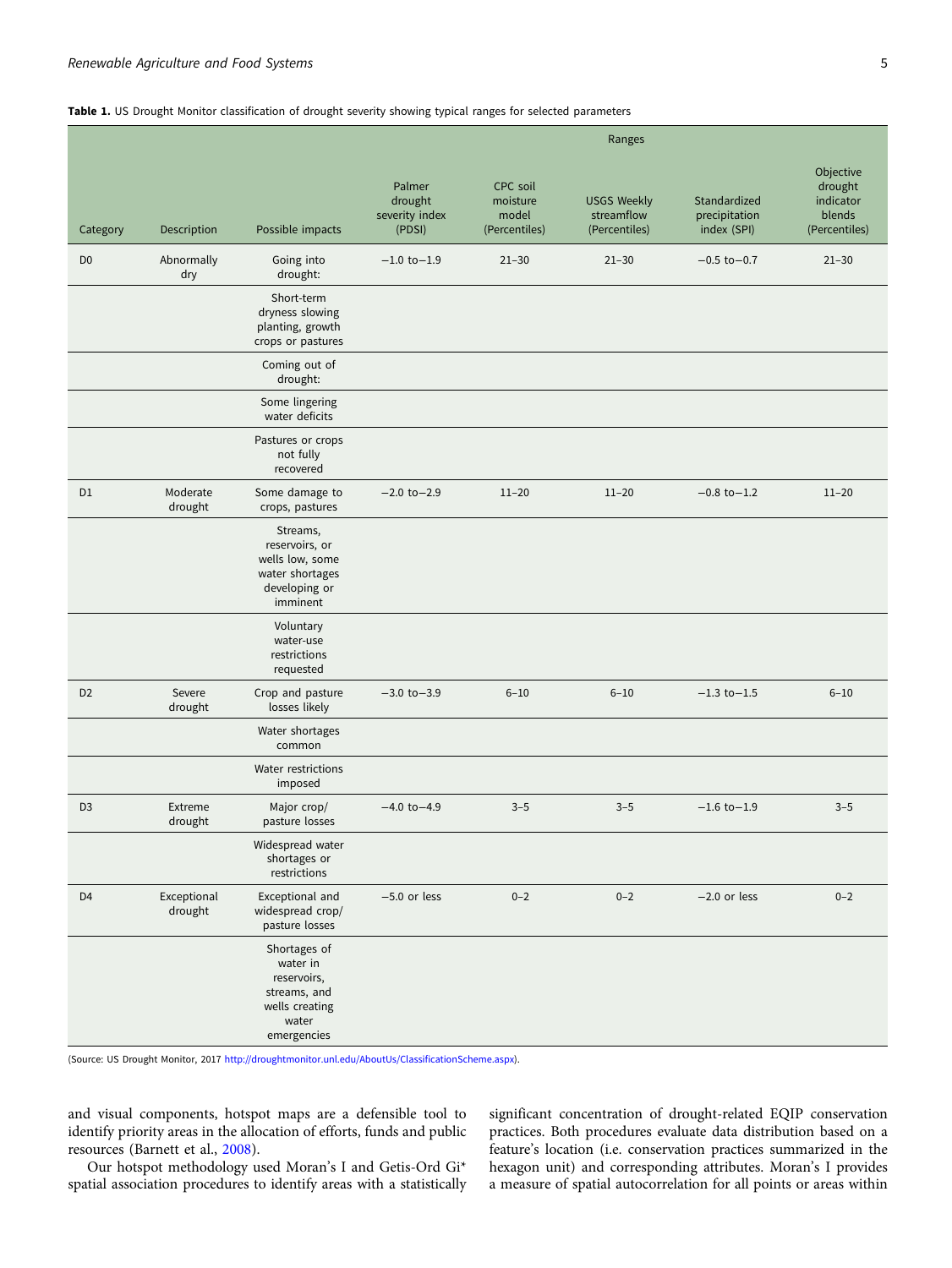<span id="page-5-0"></span>Table 2. Description of the categories of resource concerns and resource concerns components that are related to drought conditions in Puerto Rico according to interviewed experts from the Natural Resources Conservation Service Caribbean Office

| Resource concern<br>category       | Resource concern<br>component                | Definition                                                                                                                                                                                                                                                                                                      |
|------------------------------------|----------------------------------------------|-----------------------------------------------------------------------------------------------------------------------------------------------------------------------------------------------------------------------------------------------------------------------------------------------------------------|
| Water availability                 |                                              |                                                                                                                                                                                                                                                                                                                 |
| Insufficient water                 | Inefficient moisture<br>management           | Natural precipitation is not optimally managed to support desired land use goals or<br>ecological processes                                                                                                                                                                                                     |
|                                    | Inefficient use of irrigation<br>water       | Irrigation water is not stored, delivered, scheduled and/or applied efficiently Aquifer or surface<br>water withdrawals threaten sustained availability of ground or surface water Available<br>irrigation water supplies have been reduced due to aquifer depletion, competition, regulation<br>and/or drought |
| Livestock production<br>limitation | Inadequate livestock water                   | Quantity, quality and/or distribution of drinking water are insufficient to maintain health or<br>production goals for the kinds and classes of livestock                                                                                                                                                       |
| Soil health                        |                                              |                                                                                                                                                                                                                                                                                                                 |
| Soil erosion                       | Wind erosion                                 | Detachment and transportation of soil particles caused by wind that degrades soil quality                                                                                                                                                                                                                       |
| Soil quality                       | Organic matter depletion                     | Soil organic matter is not adequate to provide a suitable medium for plant growth, animal<br>habitat and soil biological activity                                                                                                                                                                               |
| Plant health                       |                                              |                                                                                                                                                                                                                                                                                                                 |
| Degraded plant<br>condition        | Undesirable plant<br>productivity and health | Plant productivity, vigor and/or quality negatively impacts other resources or does not meet<br>yield potential due to improper fertility, management or plants not adapted to site This<br>includes addressing pollinators and beneficial insects                                                              |
| Livestock production               | Inadequate Feed and Forage                   | Feed and forage quality or quantity is inadequate for nutritional needs and production goals<br>of the kinds and classes of livestock                                                                                                                                                                           |

a study region (Burt et al., [2009](#page-11-0)). Getis-Ord Gi\* calculates the distribution of data points in the context of its neighboring features and the areas where values of a variable are significantly greater or lower than average (Burt et al., [2009](#page-11-0)).

We used the 5-km<sup>2</sup> hexagon used in the drought method (see the section Mapping accumulated drought events) as the unit of analysis for the hotspot analysis. For each hexagon, we added the number of applied EQIP conservation practices within the hexagon's borders and included the count as a new attribute in the layer's table (Appendix 2). We then performed the hotspot analysis on the hexagons grid for each category of practices: water availability, soil health and plant health. In this case, the analysis would be influenced by the distribution of farmlands across the island ([Fig.](#page-2-0) 1).

In order for a hexagon to be included in a hotspot, it should contain a high count of applied practices and also be surrounded by other hexagons with high counts. Hexagons with low counts surrounded by hexagons with similar values constitute a coldspot. The concentration of high or low counts will result in large or small z-score values, respectively. For statistically significant positive Z scores, the larger the Z score is, the more intense the clustering of high values (hotspot). For statistically significant negative Z scores, the smaller the Z score is, the more intense the clustering of low values (coldspot). In Appendix 3 we present the z-score, and P-values for each of the hotspot analyses conducted, as well as the maximum peak distance bands used in for the Moran's I analysis.

## Coincidence of past drought areas and applied conservation practices

### *Regional level: spatial coincidence of past droughts and hotspots*

We analyzed the coincidence of areas of drought recurrence with the hotspots of drought conservation practices on agricultural lands. To do this, we overlaid the map of conservation practice hotspots with a P-value below 0.1 with the map of drought frequency from 2000 to 2016. We report areas of overlap and gaps between hotspots of drought conservation practices and areas of past drought events.

## *Farm level: spatial coincidence of past drought and farms enrolled in drought-related practices*

We estimated the number of farms that established conservation practices related to drought in areas that experienced drought from 2000 to 2016. This was conducted combining the NRCS dataset on farms and conservation practices adopted from 2000 to 2016 with maps of drought classifications. Our results may be underestimated on account that not all farmlands in Puerto Rico are in NRCS programs, and some farmlands may employ conservation practices under other conservation initiatives (e.g. programs promoted by NGOs or local government) or on their own.

#### Results

#### Drought analysis and major crops exposed to drought conditions

#### *General drought patterns from 2000 to 2016*

Between 2000 and 2016, 92.01% of Puerto Rico experienced periods of drought conditions. Moderate drought was the only drought classification detected by the USDM from 2000 to 2014. After 2014, Puerto Rico experienced moderate (68.02% of the total land area), severe (45.11%) and extreme drought conditions (25.24%) [\(Table](#page-6-0) 3). Since some regions were affected by multiple drought severity classifications over time, there is a spatial overlap of drought classification distributions, resulting in a land area sum over 100%.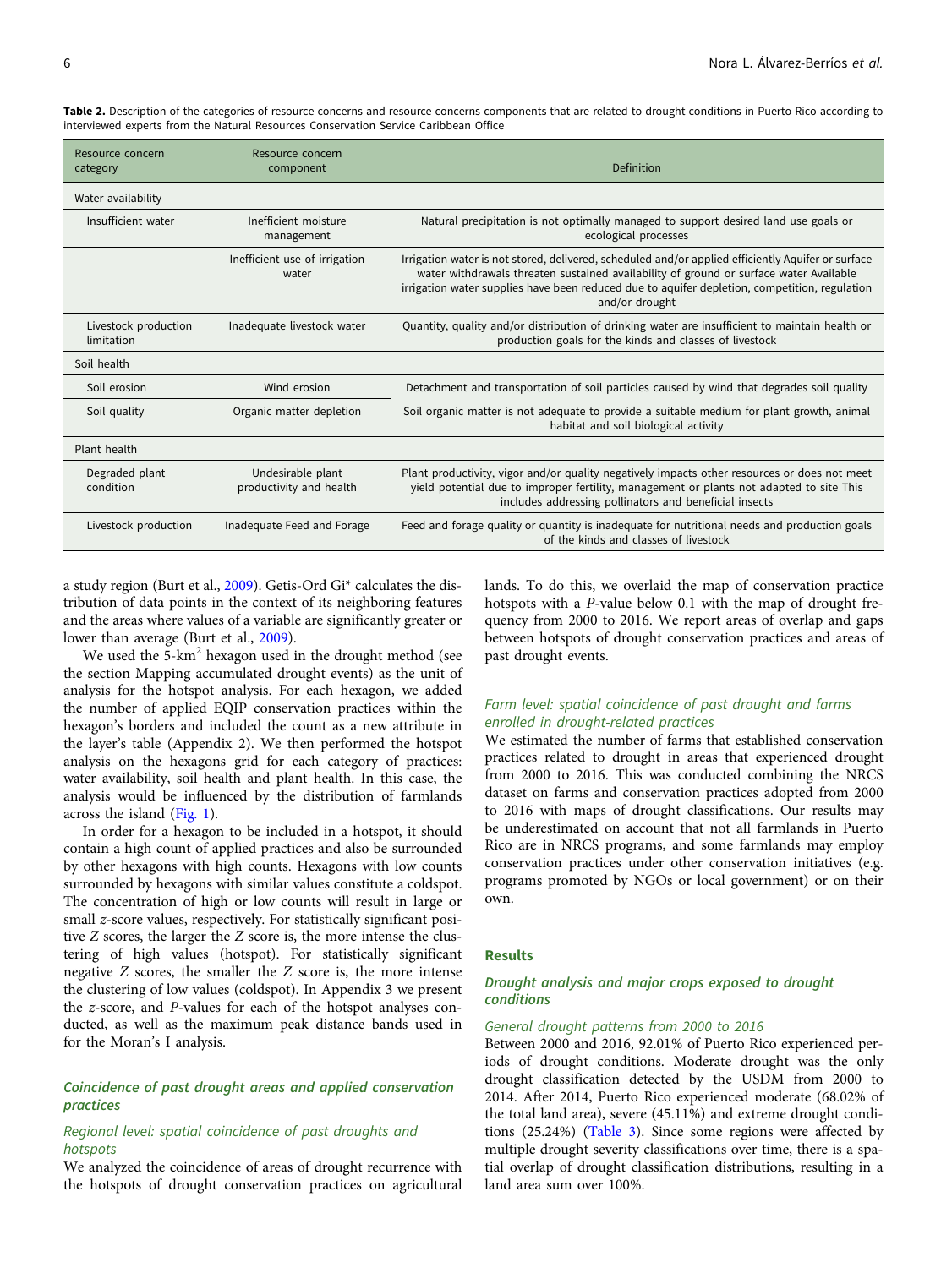<span id="page-6-0"></span>Table 3. Total land area  $(km^2)$  exposed to each drought classification in the two periods of analysis: 2000–2016 and 2014–2016, based on data obtained from the United States Drought Monitor Data (NDMC, [2017\)](#page-12-0). Because the exposure area for drought severity classifications overlap, the sum of the land area percentages is >100

|                        |                    | Land area |                    |           |  |  |  |
|------------------------|--------------------|-----------|--------------------|-----------|--|--|--|
|                        |                    | 2000-2016 |                    | 2014-2016 |  |  |  |
| Drought classification | (km <sup>2</sup> ) | (9/6)     | (km <sup>2</sup> ) | (9/6)     |  |  |  |
| Moderate               | 7825               | 92.01     | 5790               | 68.02     |  |  |  |
| Severe                 | 3835               | 45.11     | 3835               | 45.11     |  |  |  |
| Extreme                | 2145               | 25.24     | 2145               | 25.24     |  |  |  |

After analyzing the number of non-consecutive weeks under drought conditions across Puerto Rico, the southeastern portion of the island stands out as the area most exposed to any classification of drought. The region endured 128 non-consecutive weeks of drought conditions (i.e., in the municipalities of Salinas and Guayama). Much of eastern Puerto Rico experienced more than 41 weeks of non-consecutive droughts (Fig. 2).

Short-term (<6 months) episodes of moderate drought were registered in 2000, 2002, 2005, 2007, 2008, 2014 and were primarily concentrated around the south and southeastern region, except for the 2000 drought which affected the northern coast and southwestern region. The average duration of these short droughts was 10.17 weeks. While the average time lapse between the 2000 to 2008 droughts was 95.5 weeks, there were 304 weeks without any drought conditions preceding the 2014 drought ([Fig.](#page-7-0) 3).

A long-term (>6 months) moderate drought was registered by USDM from May 5, 2015 to November 8, 2016. Within this period, manifestations of severe and extreme drought conditions lasted from June 2, 2015 to April, 26, 2016 and July 7, 2015 to



Fig. 2. Maps of the number of non-consecutive weeks under drought conditions during the periods: (a) 2000 to 2016 and (b) 2014 to 2016. The maps were created based on US Drought Monitor weekly drought reports (NDMC, [2017](#page-12-0)). Data is represented in a grid of 5 km<sup>2</sup> hexagons.

February 16, 2016, respectively [\(Fig.](#page-7-0) 3). This drought covered the eastern half of Puerto Rico, the full southern coast of the island, a small patch on the west side (i.e., municipality of Mayaguez) and all of Vieques and Culebra. Given the proximity of the 2014 and 2015–2016 droughts (25 weeks apart), these were locally regarded as one drought period. For the rest of the analyses in this paper, we treat them as a single unit of analysis.

The 2014–2016 drought is the primary driver of the overall observed pattern during the study period of 2000–2016 (Figs. 2 and [3](#page-7-0)). Between 2014 and 2016, the USDM registered 80 consecutive weeks of moderate drought, 48 of severe drought and 33 of extreme drought conditions in different regions of Puerto Rico (Fig. 2). The areas (i.e., hexagon) that experienced the greatest number of weeks in severe drought were located in the southeast (42 weeks; municipality of Salinas) and the island of Vieques (40 weeks), while the area that had the greatest number of weeks in extreme drought conditions were within the southeast region, with 31 weeks of consecutive drought.

#### *Crops exposed to drought conditions during the drought of 2014*–*2016*

In analyzing farms enrolled in FSA programs, we calculated that areas of grasses (5959 ha) (grassland for both grazing and forage), plantains (807 ha) and coffee (312 ha) constituted the largest extent of crops that were exposed to moderate drought conditions during the 2014–2016 period ([Table](#page-8-0) 4). Grasses and plantains also exhibited the highest exposure to severe (1909 ha; 663 ha) and extreme conditions (884 ha, 206 ha), followed by pumpkins in severe (41 ha) and papaya in extreme (22 ha) droughts. Several of the crops exposed to moderate to extreme drought represent significant portions of their total reported production on the island. These areas represent 56% of all grasses, 73% of all plantains and 24% of all coffee under moderate, 18, 60, 0% under severe, and 8, 18 and 0% under extreme drought conditions, respectively. Several crops had total coverage under drought conditions, including red cabbage, sugarcane, soursop and squash under moderate conditions and sugarcane and ginger under severe conditions. Sixty-eight percent of the soursop plantations were exposed to extreme drought conditions, followed by papaya (44%) and mangos (36%).

### Hotspots of drought-related conservation practices

## *Drought-related practices applied from 2000 to 2016*

Between 2000 and 2016, 44 drought-related conservation practices were applied throughout 6984 NRCS EQIP locations on over 86,174 ha of farmlands. When using 5 km<sup>2</sup> hexagons as units of analysis, 47.17% of the hexagons covering Puerto Rico contained drought-related conservation practices. The distribution of conservation practices is island-wide, even though there are evident empty stretches around urbanized areas, such as the San Juan metropolitan area in the northeast region of the main island and in the municipality of Ponce in the south. In addition, the island of Culebra, a smaller island in the northeast of Puerto Rico, did not show any NRCS conservation practices.

The average number of applied practices by hexagons (excluding hexagons without practices) was 18.2 (standard deviation 24.78), with the highest count of practices occurring in the central mountains (up to 135 applied practices in a single hexagon). If the distribution of applied practices is analyzed by resource concern category, 1152 practices contributed to water availability, 2804 to soil health and 4364 to plant-health activities.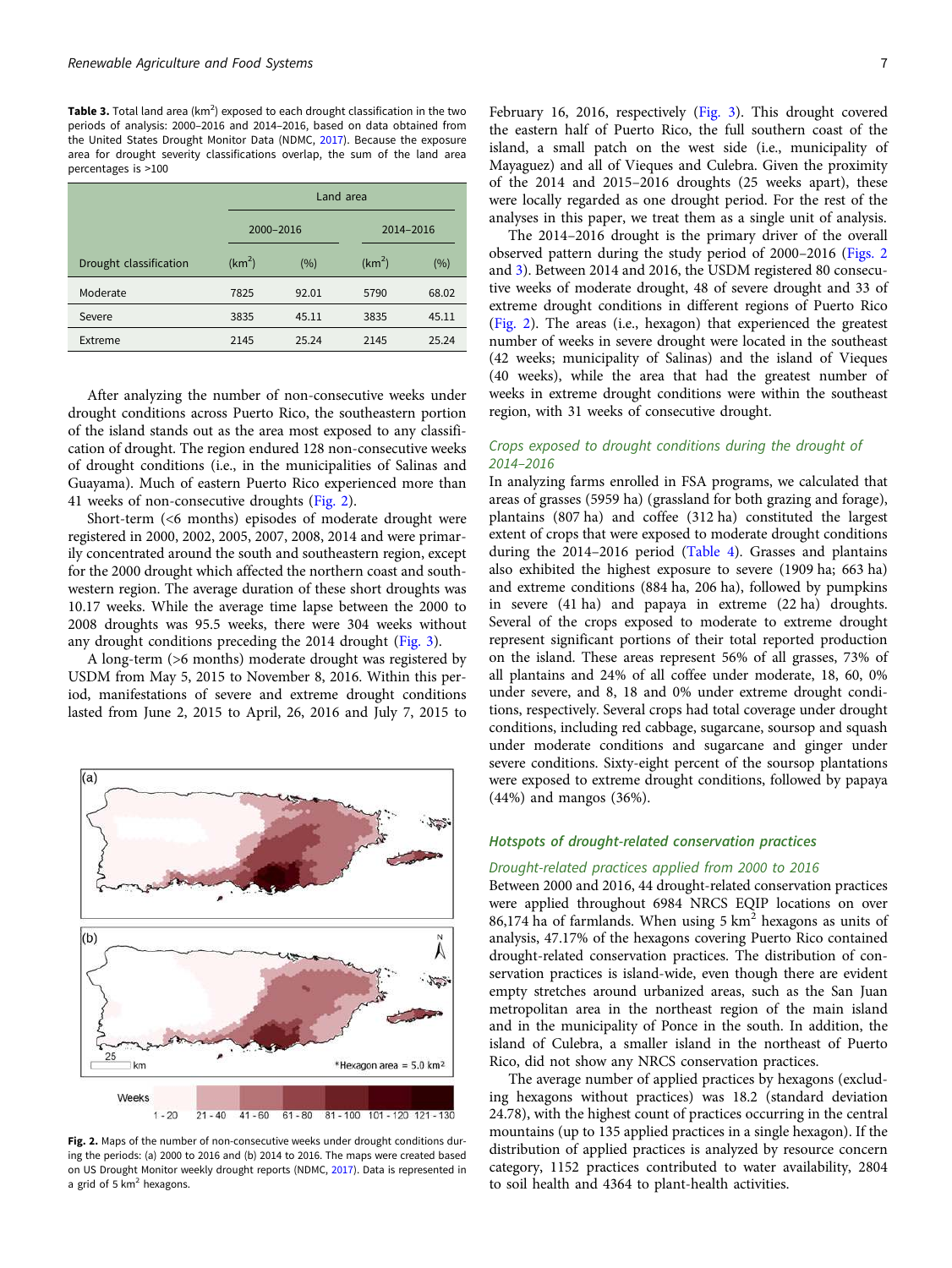<span id="page-7-0"></span>

Fig. 3. Maps display the maximum spatial extent of drought conditions and drought severity in seven drought periods from 2000 to 2016. The graph shows the weekly percent of Puerto Rico's land area that experienced drought conditions during these periods. The maps and graphs were created based on US Drought Monitor weekly drought reports (NDMC, [2017](#page-12-0)).

Moran's I Spatial Autocorrelation analysis shows that when considering all of NRCS drought-related conservation practices, they are globally highly clustered throughout Puerto Rico  $(z$ -value = 28.28). When we evaluated each category separately, the z-values were 21.62, 34.46, and 19.00 for water, soil and plant health, respectively (Appendix 3).

The interpretation of a hotspot analysis is based on the obtained z-score and p-values. When considering all EQIP drought-related practices, the hotspot analysis identified areas with local clustering in the northwest, southwest, in several patches along the central region and the southeast of the main island [\(Fig.](#page-9-0) 4).

Our analysis identified three principal hotspots of water management practices. These hotspots are located in the northwest, southwest and southeast of the main island of Puerto Rico, with smaller hotspots located in the central mountainous region. These are associated with agricultural areas that primarily produce grasses. Soil conservation practices are concentrated along a large strip that extended from the northwest to the center of the island, as well as a smaller hotspot at the southeast of the main island. These areas are associated with regions that mainly produce grasses, coffee and plantains. Hotspots for plant health-related practices were more scattered. The analysis yielded a few hotspots of smaller size concentrated mainly in the northwest, southwest, southeast and central of Puerto Rico in areas associated with grasses and coffee production.

The results of all data of applied practices and those related to plant-health practices presented coldspots of varied sizes that were dispersed throughout Puerto Rico. Both presented larger coldspots around the metropolitan area of San Juan, and around the Luquillo Mountains. A smaller coldspot can also be observed in an area extending throughout the southeast (i.e., municipalities of Cayey, Guayama and Salinas).

## Spatial coincidence of drought management hotspots and drought areas

In general, areas with a higher frequency of drought exposure, in particular regions that experienced more than 60 weeks of drought, are not spatially related to areas of significant concentration of conservation practices [\(Fig.](#page-9-0) 4). Significant concentrations of drought-related conservation practices mostly coincided with areas that experienced <20 weeks of non-consecutive droughts during the 2000–2016 period. In particular, water management practices were generally concentrated in the western half of the main island, with a small region concentrated in the southeast. In general, the location of water management hotspots was located in farmlands along the coast. The location of soil health and plant health hotspots were located in the central mountainous region. Although these estimates do not represent the real amount of land under production in Puerto Rico, it provides us with an outline of drought vulnerability by highlighting areas of high exposure that currently lack significant concentrations of drought-related conservation practices.

[Table](#page-9-0) 5 shows the percentage of area overlap and gap areas between hotspots of conservation practices and the spatial extent of each drought classification. While these estimates are not absolute, they provide us with a quantitative idea of the degree of overlap between the hotspots and drought regions. From 2000 to 2016, approximately 76% of the hotspots of conservation practices coincided with areas that experienced at least 1 week in moderate drought, 19% with areas in severe drought and 7% with areas in extreme drought conditions. Hotspots of water management practices covered a greater extent of areas under moderate drought than soil and plant health practices. Plant health practices covered the largest area with severe or extreme drought conditions,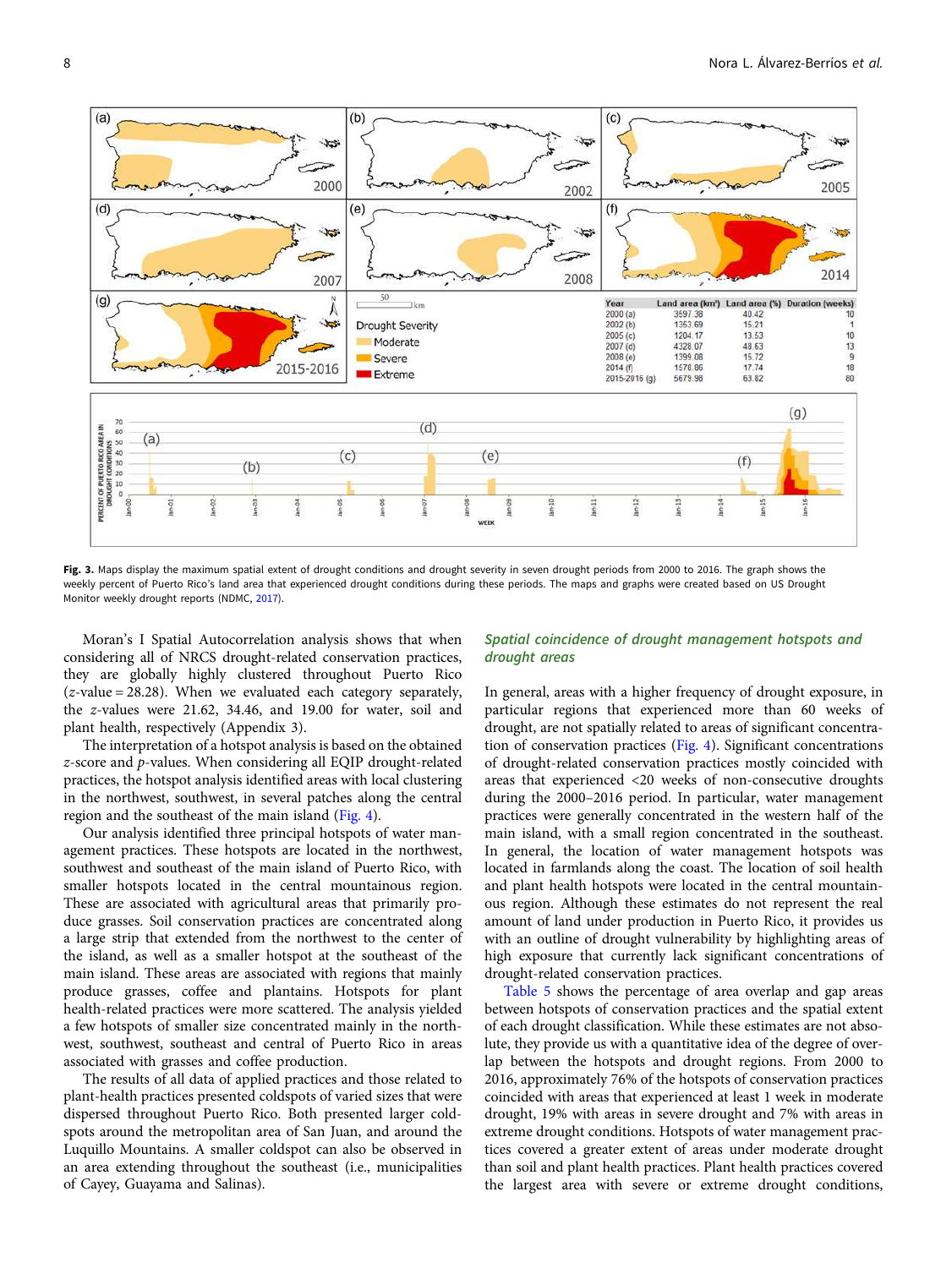| Crop              | Moderate/D1<br>Mean (ha) | SD      | Severe/D2<br>Mean (ha) | $\sf SD$ | Extreme/D3<br>Mean (ha) | SD         | Total in PR<br>Mean (ha) | SD      | $%$ in<br>Moderate/D1 | $%$ in<br>Severe/D2 | $%$ in<br>Extreme/D3 |
|-------------------|--------------------------|---------|------------------------|----------|-------------------------|------------|--------------------------|---------|-----------------------|---------------------|----------------------|
| Grass             | 5959.57                  | 3065.65 | 1909.79                | 2285.61  | 883.82                  | 1053.41    | 10,576.62                | 4403.39 | 56                    | 18                  | 8                    |
| Plantain          | 807.49                   | 415.98  | 662.90                 | 370.12   | 205.65                  | 155.13     | 1111.89                  | 499.68  | 73                    | 60                  | 18                   |
| Coffee            | 312.55                   | 110.11  | $3.61$                 | 1.88     | 0.34                    | 0.42       | 1321.61                  | 493.11  | 24                    | $\pmb{0}$           | $\mathsf{O}\xspace$  |
| Pumpkins          | 121.85                   | 81.52   | 40.91                  | 24.84    | 1.95                    | 1.70       | 129.43                   | 86.61   | 94                    | $32\,$              | $\overline{2}$       |
| Melons            | 114.20                   | 124.28  | 4.75                   | 7.82     | 0.00                    | 0.00       | 246.35                   | 190.90  | 46                    | $\overline{2}$      | $\mathbf 0$          |
| Bananas           | 94.95                    | 94.90   | 24.72                  | 25.29    | 3.81                    | 5.42       | 227.70                   | 110.78  | 42                    | 11                  | $\overline{2}$       |
| Red<br>cabbage    | 51.01                    | 88.36   | 0.00                   | 0.00     | 0.00                    | 0.00       | 51.01                    | 88.36   | 100                   | $\mathbf 0$         | $\mathsf{O}\xspace$  |
| Papaya            | 48.67                    | 21.29   | 40.24                  | 20.45    | 22.25                   | 18 93      | 51.03                    | 23.31   | 95                    | 79                  | 44                   |
| Mangos            | 45.08                    | 78.05   | 16.19                  | 28.04    | 16.19                   | 28.04      | 45.49                    | 78.05   | 99                    | 36                  | 36                   |
| Oranges           | 44.62                    | 7.65    | 2.93                   | 1.19     | 1.15                    | 1.35       | 357.35                   | 151.61  | 12                    | $\mathbf{1}$        | $\mathbf 0$          |
| Yam               | 44.03                    | 25.26   | 34.86                  | 21.77    | 3.67                    | 2.99       | 54.18                    | 29.49   | 81                    | 64                  | $\overline{7}$       |
| Nursery           | 32.05                    | 26.58   | 10.61                  | 6.85     | 4.86                    | 1.85       | 39.56                    | 23.94   | 81                    | 27                  | 12                   |
| Celery            | 31.45                    | 16.22   | 25.52                  | 15.37    | 0.00                    | 0.00       | 31.45                    | 16.22   | 100                   | 81                  | $\mathsf{O}\xspace$  |
| Com               | 27.80                    | 44.21   | 25.67                  | 44.47    | 0.00                    | 0.00       | 27.99                    | 44.04   | 99                    | 92                  | $\mathsf{O}\xspace$  |
| Beans             | 26.98                    | 10.18   | 2.27                   | 0.66     | 0.47                    | 0.82       | 29.07                    | 10.63   | 93                    | $\,$ 8 $\,$         | $\overline{2}$       |
| Tannier           | 26.93                    | 10.96   | 18.96                  | 9.43     | 1.95                    | 1.52       | 37.22                    | 15.81   | 72                    | 51                  | 5                    |
| Peppers           | 24.72                    | 13.97   | 12.28                  | 8.64     | 1.11                    | 0.90       | 31.73                    | 15.19   | 78                    | 39                  | $\overline{4}$       |
| Lemons            | 22.51                    | 14.74   | 6.00                   | 4.80     | 1.01                    | 1.13       | 31.92                    | 16.77   | 71                    | 19                  | 3                    |
| Avocados          | 20.22                    | 8.46    | 0.94                   | 0.62     | 0.94                    | 0.62       | 42.43                    | 18.57   | 48                    | $\overline{2}$      | $\overline{2}$       |
| Cassava           | 18.55                    | 2.49    | 14.07                  | 4.85     | 1.27                    | 1.33       | 21.00                    | 1 0 2   | 88                    | 67                  | 6                    |
| Peas              | 16.48                    | 4.84    | 0.10                   | 0.17     | 0.03                    | 0.06       | 20.45                    | 7.82    | 81                    | $\mathsf 0$         | $\pmb{0}$            |
| Herbs             | 15.25                    | 4.02    | 4.38                   | 2.48     | 0.79                    | $\rm 0.91$ | 17.68                    | 5.21    | 86                    | $25\,$              | $\overline{4}$       |
| Sweet<br>potatoes | 11.12                    | 4.56    | 7.90                   | 5.26     | $0.51\,$                | 0.27       | 13.25                    | 5.35    | 84                    | 60                  | $\overline{4}$       |
| Sugarcane         | 10.52                    | 18.22   | 10.52                  | 18.22    | 0.00                    | 0.00       | 10.52                    | 18.22   | 100                   | 100                 | $\pmb{0}$            |
| Soursop           | 9.67                     | 11.49   | 6.61                   | 11.10    | 6.61                    | 11.10      | 9.67                     | 11.49   | 100                   | 68                  | 68                   |
| Squash            | 9.29                     | 8.60    | 7.69                   | 6.71     | 0.20                    | 0.35       | 9.29                     | 8.59    | 100                   | 83                  | $\overline{2}$       |
| Ginger            | 8.70                     | 6.96    | 8.70                   | 6.96     | 0.00                    | 0.00       | 8.70                     | 6.96    | 100                   | $100\,$             | $\pmb{0}$            |
| Eggplant          | 8.15                     | 6.89    | 2.06                   | 1.97     | 0.37                    | 0.32       | 8.36                     | 7.03    | 98                    | 25                  | $\overline{4}$       |

<span id="page-8-0"></span>Table 4. Principal crops and crop area that experienced drought conditions during the 2014-2016 drought. Crop area is reported as the mean area (in hectares) of productive lands in Farm Service Agency records for years 2014, 2015 and 2016

SD, standard deviation.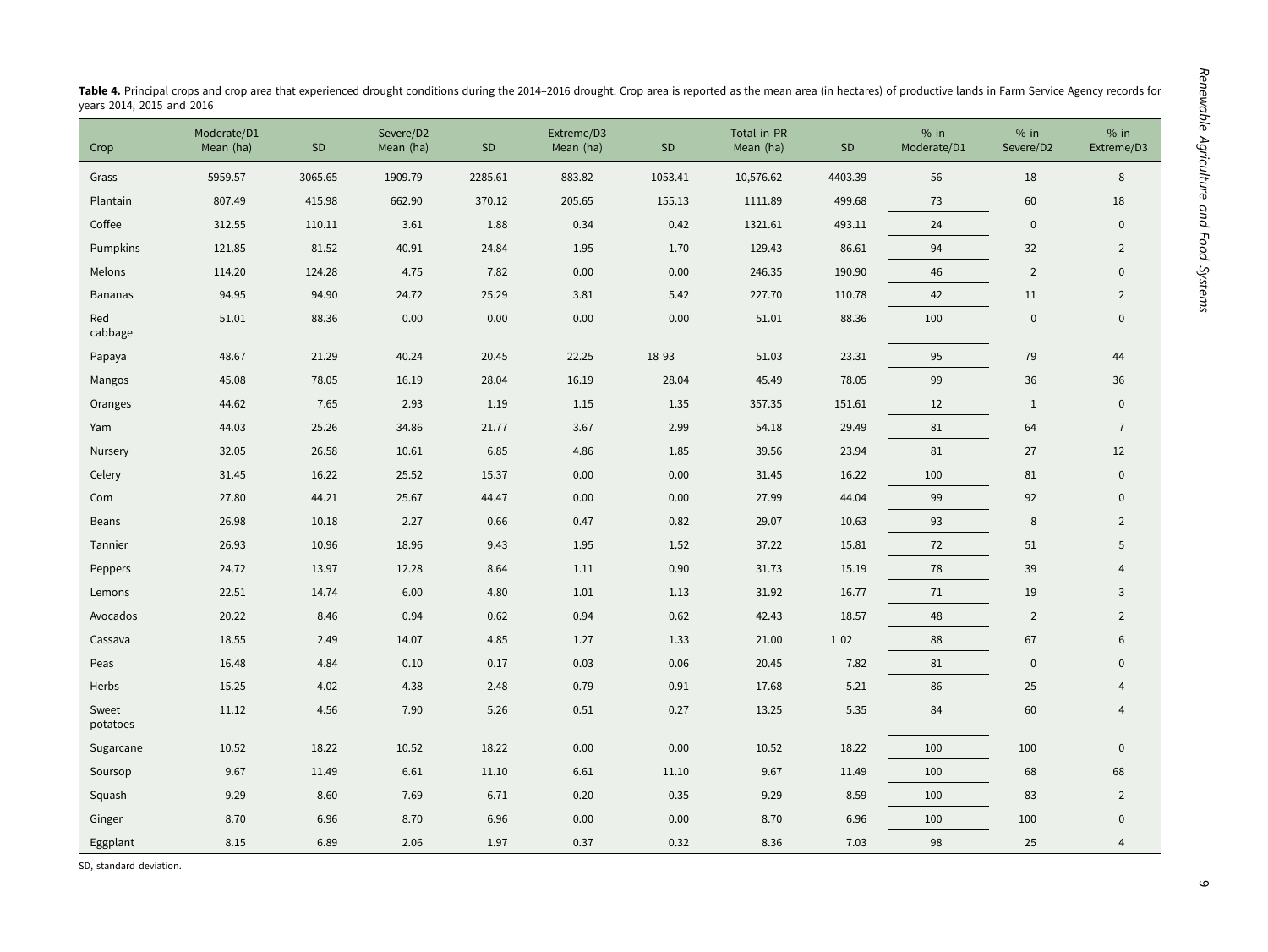<span id="page-9-0"></span>

Fig. 4. Maps display the spatial coincidence of hotspots of drought-related conservation practices with drought occurrence in weeks. The hotspots, outlined in gray, represent areas with a statistically significant concentration of hexagons with a high count of conservation practices for that particular resource concern category (water availability, soil health, plant health or all practices combined). The colors of the hexagons represent the number of non-consecutive weeks under drought conditions from 2000 to 2016 as derived from US Drought Monitor drought maps (NDMC, [2017](#page-12-0)).

followed by water and soil practices. While hotspots areas highly coincided with moderate conditions of drought, more than 80% of the hotspots area did not coincide with areas that experienced severe or extreme drought conditions (Table 5).

At least 43% of farms with EQIP contracts, which experienced any drought class between 2000 and 2016, had established water management practices. Similarly, at least 53% of farms that experienced drought had established practices related to plant health and ∼30% had practices related to soil health ([Table](#page-10-0) 6).

## **Discussion**

Between 2000 and 2016, a series of short-term moderate droughts and a prolonged period of severe and extreme drought affected Puerto Rico. Seventeen years of aggregated maps from the USDM revealed that past drought conditions were concentrated in the eastern and southern regions of the main island and in Table 5. Percent of hotspots of drought-related conservation practices exposed to each drought category from 2014 to 2016

|                              | % of conservation practice exposure |                   |                    |  |  |  |
|------------------------------|-------------------------------------|-------------------|--------------------|--|--|--|
| Resource concern<br>category | Moderate<br>drought                 | Severe<br>drought | Extreme<br>drought |  |  |  |
| Water availability           | 79.18                               | 16.35             | 6.69               |  |  |  |
| Soil health                  | 74.78                               | 11.73             | 2.82               |  |  |  |
| Plant health                 | 77.20                               | 21.20             | 9.20               |  |  |  |
| All                          | 76.25                               | 18.99             | 7.38               |  |  |  |

Because the exposure area for drought severity classifications overlap, some

drought-related conservation practice locations were also exposed to multiple intensities of drought severity. As a result, the sum of all exposure percentages may be greater than 100.

the island of Vieques. During this period, 38% of Puerto Rico experienced at least 40 weeks in non-consecutive droughts. Further, 28% experienced 40 or more weeks of consecutive drought during the drought between 2014 and 2016. While USDM data for our region is not sufficient for drought forecasting, statistically-downscaled climatic projections suggest an overall decrease of precipitation for Puerto Rico with the eastern region experiencing the greatest decline in precipitation in the next decades followed by the central mountainous region (Henareh et al., [2016\)](#page-11-0). As such, it is highly likely that droughts will continue to intensify for the island, particularly in the eastern region of Puerto Rico.

The effects of drought constitute a major challenge in tropical agricultural landscapes. The concept of agricultural drought is defined by its effects on cropping systems and is therefore affected by the seasonal timing of meteorological drought conditions as well as land use and management decisions (Wilhite, [2000](#page-12-0)). Many cultivation and conservation practices have a profound effect on evaporation, transpiration, percolation and infiltration rates that in turn affect soil water moisture levels and the onset of agricultural drought. Soil organic matter content, which strongly correlates to soil moisture retention, can be increased through the implementation of soil health practices such as no-till cultivation and cover-crops (Cruse et al., [2006](#page-11-0)). While agricultural droughts occur in many climates, tropical agriculture systems are particularly sensitive to their effects due to a high reliance on rain-fall (Nieuwolt, [1986](#page-12-0)). Consequently, even short periods of agricultural drought are associated with reduced yields, complete harvest losses, and livestock mortality. In Puerto Rico, where 90% of the agriculture is rainfed, the 2015–2016 drought caused losses of ∼US\$8.6 million USD in grasses (62.2% of all reported losses) and US\$750,000 due to livestock malnutrition or death (5.4%) (Appendix 4). Of the total losses, 22% was attributed to plantains, one of the staple crops of the island. The remaining 10% of the losses were attributed to a wide variety of 21 crops, including plantains, root and tuber crops, herbs, fruits and coffee (Appendix 4). Much of the economic losses during this drought occurred in the southeast region that was exposed to the highest number of weeks of drought conditions as identified in our study (Appendix 5). The economic losses match our observation that the highest levels of exposure to drought from 2014 to 2016 occurred on grassland (50%) and plantain (76%) systems. Given the economic strain, drought can place on small-scale agriculture, agricultural and water management planning may greatly benefit by incorporating information about the probability of future drought.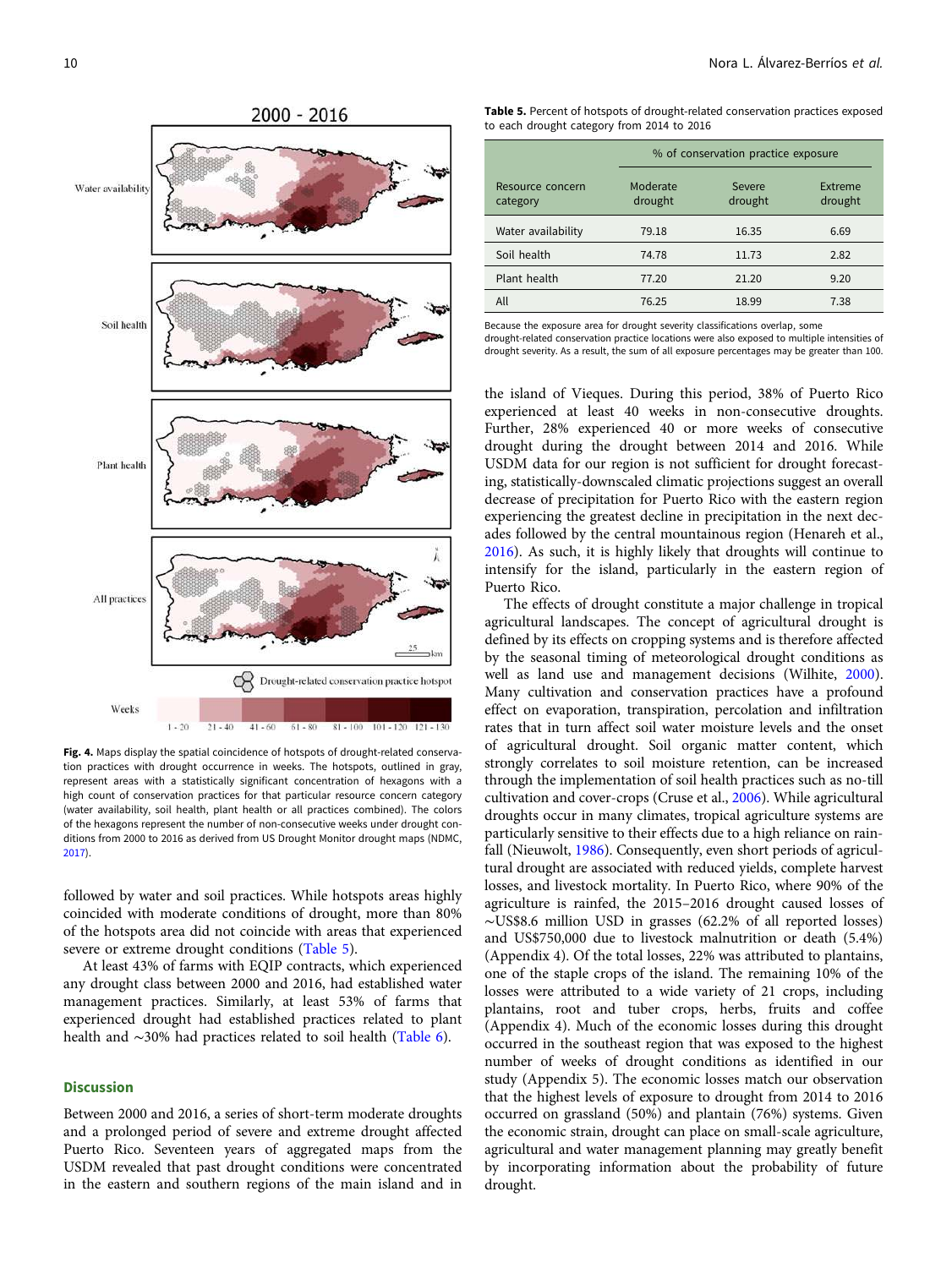Moderate drought November 2012 Severe drought Severe drought Extreme drought Percent of Percent of Percent of Percent of Percent of Percent of Resource Number of drought exposed Number of drought exposed Number of drought exposed concern drought exposed farms with DCP drought exposed farms with DCP drought exposed farms with DCP category farms with DCP category farms with DCP (%) category farms with DCP (%) farms with DCP (%) farms with DCP (%) Water 2873 42.60 1083 50.30 494 50.10 management Soil health 2138 21.70 631 29.30 275 27.90 Plant health 3572 53.00 1216 56.43 556 56.40

<span id="page-10-0"></span>Table 6. Number of farms that applied Environmental Quality Incentives Program (EQIP) drought-related conservation practices (DCP) in regions that experienced drought between 2000 and 2016

When the outputs of the drought analysis and hotspots of drought-related conservation practices are examined together, agricultural regions of Puerto Rico that were exposed to frequent drought and that likely lacked drought preparedness are highlighted [\(Fig.](#page-9-0) 4). The spatial concentration of drought-related conservation practices did not generally coincide with areas of high exposure to drought conditions. For example, water management practices, the most important for water-related issues, were largely concentrated in the western half of the island, with a small region of concentration in the southeast. In contrast, areas of drought conditions in the past that were concentrated in the eastern and southern regions. While drought patterns are primarily driven by a lack of precipitation, the allocation of conservation practices are driven by many factors, such as landscape characteristics, distribution of agricultural lands ([Fig.](#page-2-0) 1), previous weather events that may have motivated farmers to seek solutions, access to financial and technical assistance, and decisions of conservation professionals on where to focus their efforts. In the continental USA, studies indicate a strong relationship between drought risk and conservation program participation at the county scale (Wallander et al., [2013\)](#page-12-0). In Puerto Rico, however, patterns of farmer's participation may be responding to different motivations unrelated to drought. For instance, hotspots of water availability conservation practices coincide with the location of state-owned agricultural lands (i.e., Agricultural Reserves) where water availability practices are promoted. In addition, there is a historical component to the clustering of water availability practices along the coasts. Sugar cane production was long concentrated in the coastal valleys and primarily relied on flood irrigation. As sugar cane was replaced by other crops in the early 20th century, irrigation practices transitioned from flood to drip irrigation for water conservation purposes. Drip irrigation and other water availability practices continued to be adopted in this region (Mario Rodríguez, personal communication May 30, 2017). Hotspots of soil health practices in the mountains may be related to concerns over soil erosion on steep slopes. Conservation practices associated with soil health and erosion mitigation modify the effects of droughts on agriculture. Soil conservation hotspots also coincide with areas where the US Forest Service and Fish and Wildlife Service (FWS) promote initiatives for shade-grown coffee. Much of Puerto Rico's coffee is grown on steep slopes with shade and cover crops showing substantial erosion mitigation benefits (Hartemink, [2006](#page-11-0)). Funds from FWS are typically assigned to coffee growers with cover crops and conservation cover practices on their farms. Hotspots of plant health could also be associated to areas of steeper slopes that are more susceptible to erosion, but they also appear to also coincide with areas of grasslands for which there are many plant-health practices available. The NRCS was historically known as the Soil Conservation Office and was created largely to deal with the large-scale erosion associated with the Dust Bowl. Consequently, many farmers primarily associate NRCS initiatives with soil issues and may be more comfortable working with the agency to adapt soil health practices (José Castro, personal communication May 6, 2017). Another possible reason for the general mismatch could be that most historic drought events have been of short duration and regional extent. The 2014–2016 event in this study may be too recent to demonstrate any changes in patterns of drought conservation practices.

Our analyses indicate that the general mismatch we observed corresponds to multiple causal factors and do not necessarily indicate a failure in the response of farmers or NRCS to drought conditions.

Nonetheless, our study highlights the areas that were subject to drought in the past and lacked drought preparedness. Taking into consideration projections of drought, our analysis highlights past drought areas that will also be vulnerable to drought conditions in the future. This indicates that, at a landscape scale, encouraging drought conservation practices in the eastern and southern portions of Puerto Rico could be beneficial in building resilience to the anticipated effects of climate change.

Given projected increases in drought events and intensity, the allocation of program recruitment efforts should be an important consideration in designing future drought adaptation programs in farmlands. A possible challenge to implementing conservation practices where most needed relates to factors influencing landowner's willingness to participate in government incentive-driven conservation programs. A case study of farmers' participation in US Forest Service Land Conservation Programs found that two of the top five reasons mentioned by landowners for not being interested in taking part in conservation programs included lack of trust in government program, and lack of interest in being involved with government bureaucracy (López-Marrero et al., [2011](#page-11-0)). This study also found a general lack of knowledge of programs and their offerings. In personal conversations, NRCS personnel indicated other factors could be limiting farmer's participation in NRCS conservation programs including fear of land grabbing by the federal authorities if contract agreements are not met, unresolved land tenure issues and an unwillingness to complete procedural steps required for enrollment. In addition, NRCS personnel also observed a greater willingness on the part of young farmers to institute drought mitigation practices (Vivian Vera, personal communication May 30, 2017). Other farmers were reluctant to incorporate NRCS recommendations, such as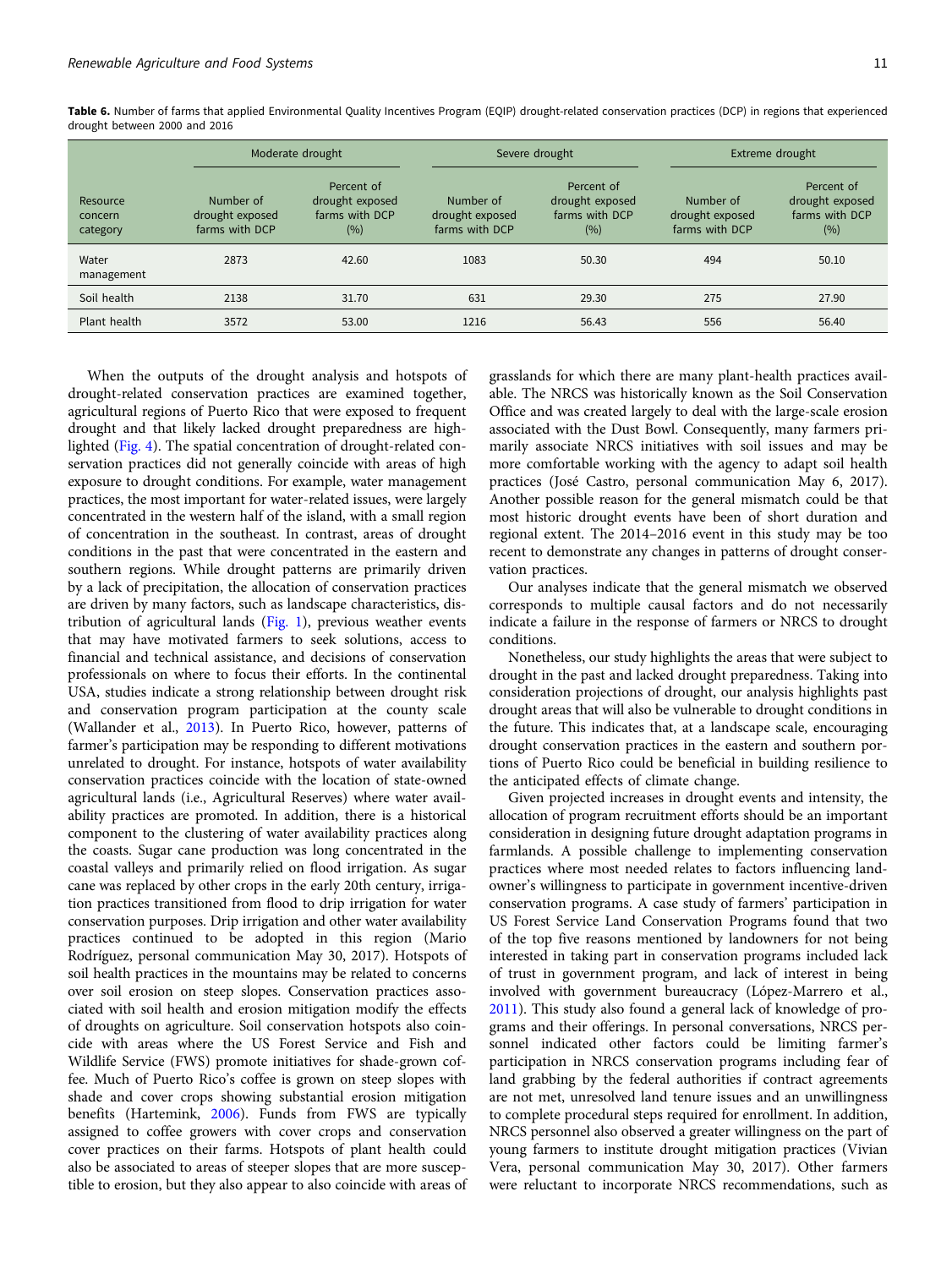<span id="page-11-0"></span>cover crops because they ran counter to customary practices of clearing the land of vegetation. All of these examples indicate the need to investigate the awareness and attitudes of landowners towards incentive-driven conservation programs and their willingness to participate (López-Marrero et al., 2011). Overall, the social aspects of droughts should be deemed as important as the physical aspects when assisting farmers in regards to drought preparedness and in planning to mitigate drought effects across the agricultural sector.

## Concluding remarks

Agricultural drought is one of the major challenges faced by tropical farming systems. In the US Caribbean, where the majority of the food is imported and where the agricultural sector is striving to grow, drought constitutes a critical yet understudied climatic stressor. This study provided insights on the location and extent of recent droughts in Puerto Rico and the coverage of agriculture conservation practices that mitigate drought conditions. From 2000 to 2016, a total of seven droughts were registered by the USDM, with the most profound event occurring in 2014 to 2016. Drought exposure did not drive the allocation of drought-related practices nor did it motivate significant farmer participation. Future planning for drought adaptability in farmlands is a matter of utmost importance given scientific consensus of increasing drought frequencies and intensities in the region. This planning would be most effective if it were accompanied by practices supporting the implementation of water storage systems in rainfed farms such as cisterns, as well as other conservation measures that have been proven successful elsewhere in the Caribbean (e.g., Saint Croix). The extent to which specific conservation practices can reduce drought vulnerability is an important area for future research. Additionally, conservation program planners benefit from understanding farmers' critical vulnerabilities and their willingness to enroll in conservation programs, particularly those that are related to drought adaptation.

#### Supplementary material

The supplementary material for this article can be found at https://doi.org/10.1017/S174217051800011X

Acknowledgements. The authors acknowledge the following for their indispensable help and expertise in completing this paper: Ileana Curbelo, Edwin Más, José Castro, Odalys Martínez, Mariano Arguelles, Mario Rodríguez, José Santiago, Vivian Vera, Winston Martínez, Isabel Parés-Ramos, Serge Aucoin and Maya Quiñones. The authors also like to thank all reviewers and the International Institute of Tropical Forestry staff for their support. All research at the International Institute of Tropical Forestry is done in collaboration with the University of Puerto Rico.

#### References

- Anselin L (1995) Local indicators of spatial association-LISA. Geographical Analysis 27(2), 93–116.
- Barnett J, Lambert S and Fry I (2008) The hazards of indicators: Insights from the environmental vulnerability index. Annals of the Association of American Geographers 98, 102–119.
- Batic SS (2009) Green payments and the US farm bill: Information and policy challenges. Frontiers in Ecology and the Environment 7, 380–388.
- Burt JE, Barber GM and Rigby DL (2009) Elementary Statistics for Geographers. New York, New York: Guilford Press.
- Comas M (2009) Vulnerabilidad de las cadenas de suministros, el cambio climático y el desarrollo de estrategias de adaptación: El caso de las cadenas

de suministros de alimento de Puerto Rico (Doctoral Dissertation). San Juan, Puerto Rico: University of Puerto Rico - Rio Piedras. Retrieved from ProQuest Dissertations and Theses database. (UMI No. 3393177).

- Coto D (2016) Puerto Rico finds unexpected source of growth in agriculture. Associated Press, 28 September. Viewed February 20, 2017. Available at https://apnews.com/21a001ef81984f48801382d416c8f660/puerto-rico-findsunexpected-source-growth-agriculture.
- Cruse R, Flanagan D, Frankenberger J, Gelder B, Herzmann D, James D, Krajewski W, Kraszewski M, Laflen J, Opsomer J and Todey D (2006) Daily estimates of rainfall, water runoff, and soil erosion in Iowa. Journal of Soil and Water Conservation 61, 191–199.
- Daly C, Helmer EH and Quinones M (2003) Mapping the climate of Puerto Rico, Vieques and Culebra. International Journal of Climatology 23, 1359–1381.
- Delgado JA (2014) Conservation practices for climate change mitigation and adaptation will be needed for food security in the 21st century. European Soil Conservation Society 20, 11–14.
- Delgado JA and Li R (2016) The Nanchang communication about the potential for implementation of conservation practices for climate change mitigation and adaptation to achieve food security in the 21st century. International Soil and Water Conservation Research 4, 148–150.
- Delgado JA, Groffman PM, Nearing MA, Goddard T, Reicosky D, Lal R, Kitchen NR, Rice CW, Towery D and Salon P (2011) Conservation practices to mitigate and adapt to climate change. Journal of Soil and Water Conservation 66, 118A–129A.
- de Sherbinin A (2014) Climate change hotspots mapping: What have we learned? Climatic Change 123, 23–37.
- Dietz JL (1986) Economic History of Puerto Rico: Institutional Change and Capitalist Development. Princeton, New Jersey: Princeton University Press.
- DRNA (2016) Informe Sobre la Sequía de 2014–2016 en Puerto Rico. División Monitoreo Plan de Aguas, Departamento de Recursos Naturales y Ambientales (DRNA), San Juan: Puerto Rico.
- Easterling WE, Aggarwal PK, Batima P, Brander KM, Erda L, Howden SM, Kirilenko A, Morton J, Soussana J-F, Schmidhuber J and Tubiello FN (2007) Food, fibre and forest products. Climate Change 2007: Impacts, Adaptation and Vulnerability. Contribution of Working Group II to the Fourth Assessment Report of the Intergovernmental Panel on Climate Change, pp. 273–313.
- ESRI (2017) ArcGIS Pro Version: 2.0.1 (August 2017). Redlands, CA: Environmental Systems Research Institute.
- Fain SJ, Quiñones M, Álvarez-Berríos NL, Parés-Ramos IK and Gould WA (2018) Climate change and coffee: Assessing vulnerability by modeling future climate suitability in the Caribbean island of Puerto Rico. Climatic Change 146, 175–186.
- Folke C (2006) Resilience: The emergence of a perspective for socialecological systems analyses. Global Environmental Change 16, 253–267.
- Getis A and Ord JK (1992) The analysis of spatial association by use of distance statistics. Geographical Analysis 24(3), 189–207.
- Gould WA, Fain SJ, Pares IK, McGinley K, Perry A and Steele R (2015) Caribbean regional climate Sub Hub assessment of climate change vulnerability and adaptation and mitigation strategies. United States Department of Agriculture, pp. 67.
- Gould WA, Wadsworth FH, Quiñones M, Fain SJ and Álvarez-Berríos NL (2017) Land use, conservation, forestry, and agriculture in Puerto Rico. Forests 8(7), 242.
- Hartemink AE (2006) Assessing soil fertility decline in the tropics using soil chemical data. Advances in Agronomy 89, 179–225.
- Hayhoe K (2012) Quantifying key drivers of climate variability and change for Puerto Rico and the Caribbean. Final Report 1 Oct 2011–30 Sep 2012. 2013. 241 p. Agreement number G10AC00582.
- Henareh A, Gould WA, Harmsen E, Terando A, Quinones M and Collazo JA (2016) Climate change implications for tropical islands: Interpolating and interpreting statistically downscaled GCM projections for management and planning. Journal of Applied Meteorology and Climatology 55, 265–282.
- Larsen MC (2000) Analysis of 20th century rainfall and streamflow to characterize drought and water resources in Puerto Rico. Physical Geography 21, 494–521.
- López-Marrero T, Meyn M and Hermansen-Baez LA (2011) Landowner Incentives for Conservation Around El Yunque National Forest. [Fact sheet], Gainesville, Florida: USDA Forest Service, Southern Research Station.